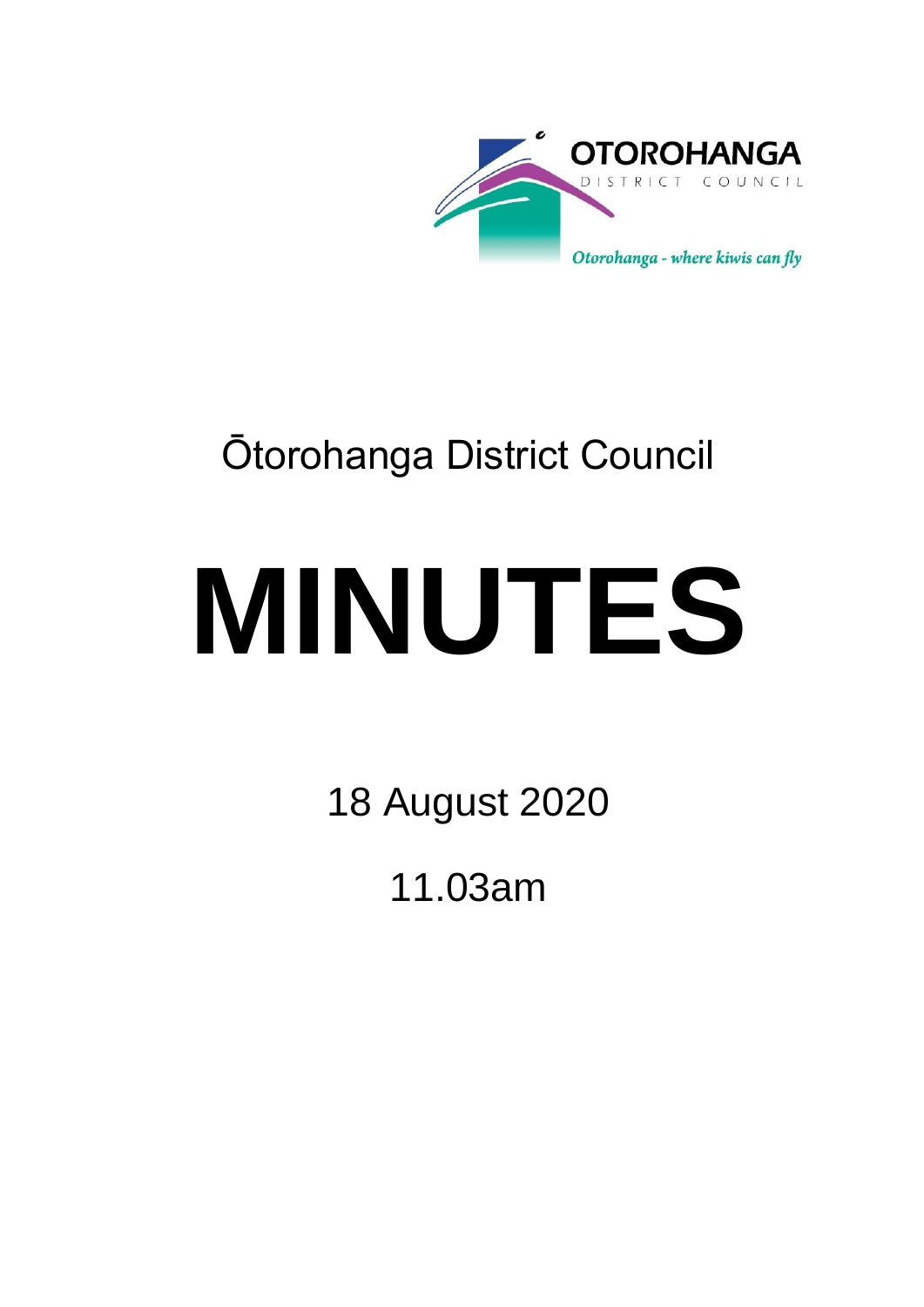#### **ŌTOROHANGA DISTRICT COUNCIL**

18 August 2020

Minutes of an Ordinary meeting of the Ōtorohanga District Council held in the Council Chamber, 17 Maniapoto Street, Ōtorohanga.

Tanya Winter **CHIEF EXECUTIVE**

### **MINUTES**

**PRESENT**

**IN ATTENDANCE**

**APOLOGIES**

**REFLECTION / PRAYER / WORDS OF WISDOM (HIS WORSHIP THE MAYOR)**

**DECLARATION OF CONFLICTS OF INTEREST**

**CONFIRMATION OF MINUTES ŌTOROHANGA DISTRICT COUNCIL – 21 JULY 2020**

**RECEIPT OF MINUTES ŌTOROHANGA COMMUNITY BOARD – 5 AUGUST 2020**

**REPORTS**

| <b>ITEM 100</b>          | <b>HIS WORSHIP THE MAYOR - VERBAL REPORT</b>                                                             | $\mathbf{2}$   |
|--------------------------|----------------------------------------------------------------------------------------------------------|----------------|
| <b>ITEM 101</b>          | CHIEF EXECUTIVE REPORT 21 JULY 2020 - 17 AUGUST 2020                                                     | $\overline{2}$ |
| <b>ITEM 102</b>          | THREE WATERS SERVICES DELIVERY REFORM - SIGNING OF MEMORANDUM OF<br>UNDERSTANDING WITH THE CROWN         | 5              |
| <b>ITEM 103</b>          | APPLICATION FOR TEMPORARY ROAD CLOSURE - TARGA NZ - SILVER FERN NEW<br>ZEALAND - SUNDAY 22 NOVEMBER 2020 |                |
| <b>ITEM 104</b>          | APPLICATION FOR TEMPORARY ROAD CLOSURE - HAMILTON CAR CLUB - 2020 GRAVEL<br><b>RALLY EVENT</b>           | 6              |
| <b>ITEM 105</b>          | CIVIL DEFENCE EMERGENCY MANAGEMENT REPORT FOR APRIL TO JUNE 2020                                         | 7              |
| <b>ITEM 106</b>          | PLANNING REPORTY FOR APRIL TO JUNE 2020                                                                  | 7              |
| <b>COUNCILLOR UPDATE</b> |                                                                                                          | 8              |
| <b>ITEM 107</b>          | <b>RESOLUTION TO EXLUDE THE PUBLIC</b>                                                                   | 10             |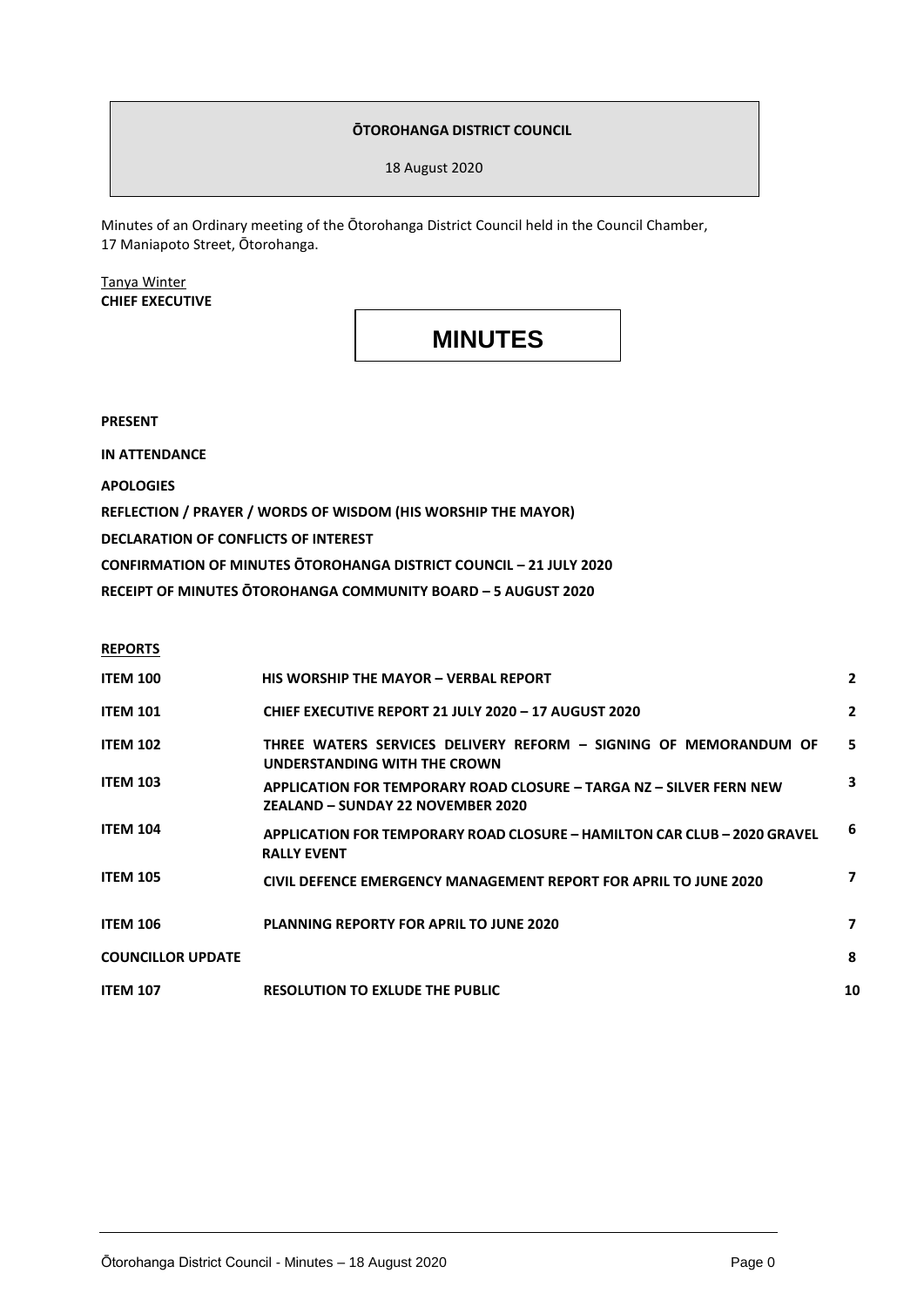#### **PRESENT**

His Worship the Mayor MM Baxter, Councillors K Christison, B Ferguson, R Dow, R Johnson (Deputy Mayor), K Jeffries, RA Klos and A Williams

#### **IN ATTENDANCE**

Ms. T. Winter (Chief Executive), Messrs., A Loe (Group Manager Environment), R, Brady (Group Manager Engineering), G Bunn (Group Manager Corporate), B O'Callaghan (Finance Manager), CA Tutty (Governance Supervisor), Mrs. H Williams (Strategic Planner)

His Worship declared the meeting open and extended "good morning" to Councillors and Staff.

#### **REFLECTION / PRAYER / WORDS OF WISDOM**

His Worship presented a few facts on Honey Bees in New Zealand and recited three Bee quotes based on the activities of Honey Bees.

#### **DECLARATION OF CONFLICTS OF INTEREST**

His Worship asked members whether they had any declarations of conflicts of interest.

No declarations of conflicts of interest were received.

#### **INTRODUCTION – H WILLIAMS – STRATEGIC PLANNER**

The newly appointed Strategic Planner Helen Williams addressed members and advised that she had gained some insight into their feelings by attending a Risk and Assurance meeting yesterday and being part of their workshop this morning. She said she is particularly passionate about the rural sector and wishes to work with Councillors for the future benefit of the District.

#### **CONFIRMATION OF MINUTES ŌTOROHANGA DISTRICT COUNCIL – 21 JULY 2020**

**RESOLVED** that the minutes of the meeting of the Ōtorohanga District Council held on 21 July 2020, as circulated, be approved as a true and correct record of that meeting and the recommendations contained therein be adopted.

#### **COUNCILLOR FERGUSON / COUNCILLOR JOHNSON**

Councillor Jeffries referred to the beach planting day at Aotea held on 8 August 2020 and reported that just over one thousand plants had been planted.

#### **RECEIPT OF MINUTES ŌTOROHANGA COMMUNITY BOARD – 5 AUGUST 2020**

**RESOLVED** that the Minutes of the meeting of the Ōtorohanga Community Board held on 5 August 2020 be received.

#### **COUNCILLOR CHRISTISON / HIS WORSHIP**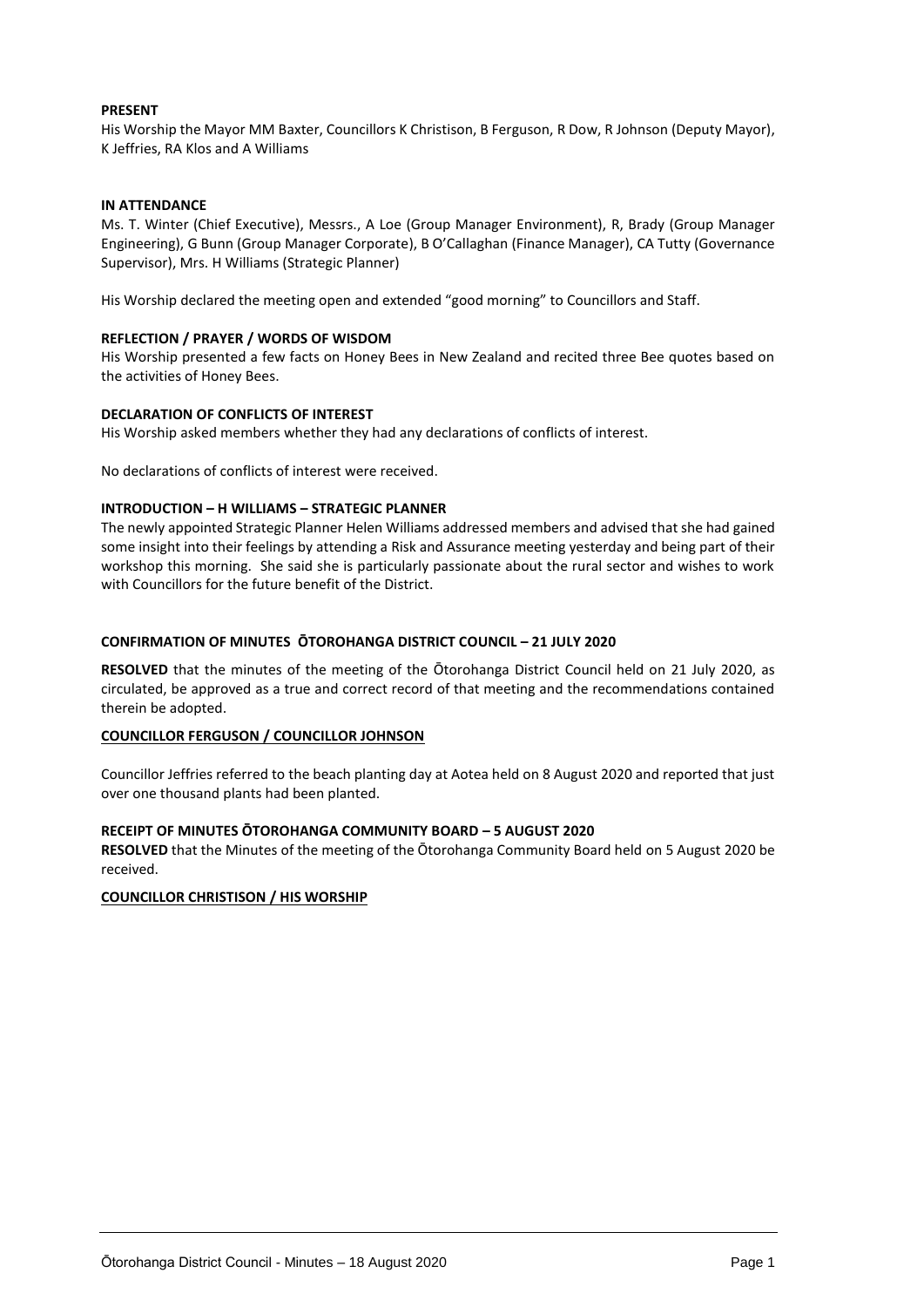#### **ITEM 100 HIS WORSHIP THE MAYOR – VERBAL REPORT**

His Worship presented the following verbal report of activities carried out since the last meeting.

- Attended thirteen 'Drop In' sessions for Council's LTP.
- Meeting with Iwi Leaders.
- Met with Superintendent Bird for their regular update.
- Ōtorohanga Community Board meeting.
- Radio Interview with the Breeze and Buzzy Bee at Fat Kiwi Cafe.
- Nehenehenui RMC Meeting.
- Hosted Mayor of Matamata-Piako Ash Tanner on Ōtorohanga visit.
- Zoom meeting with Ngati Maniapoto in relation to COVID-19.
- Mayoral Forum meeting via Zoom.
- Attended Risk and Assurance Committee meeting.

Councillor Jeffries reffered to His Worship's meeting with the Police Superintendent and queried whether the following items had been raised:

- Policing of Motorbikes, Quad Bikes at Kawhia an accident waiting to happend.
- Extreme bad driving being observed on State Highway 31

**RESOLVED** that His Worship's verbal report be received.

#### **HIS WORSHIP / COUNCILLOR JEFFRIES**

#### **ITEM 101 CHIEF EXECUTIVE REPORT 21 JULY 2020 – 17 AUGUST 2020**

The Chief Executive summarised her report the purpose of which is to inform Council of the key focus areas of the Chief Executive in the last month and signal anything of note coming up in the months to follow.

She asked members to take her report as read and highlighted the following matters:

- New Zealand (except Auckland) back into COVID-19 Alert Level 2
- Civil Defence Controllers meetings being attended by herself and/or Group Manager Environment
- IANZ audit of Building Consent Authority delighted to advise that Council passed the audit with flying colours. Extrememly proud of the Building Department staff involved.
- CouncilMARK assessment encourage as many Councillors as possible to attend.

**RESOLVED** that the Chief Executive report for the period 21 July 2020 – 17 August 2020 be received.

#### **COUNCILLOR WILLIAMS / COUNCILLOR CHRISTISON**

#### **PRESENTATION – WAIKATO DISTRICT HEALTH BOARD**

Dame Margaret Wilson DCNZM Deputy Commissioner for the Waikato Health Board attended the meeting and made a presentation to Council.

Dame Margaret briefly outlind her background before being approached to be Deputy Commissioner of the Waikato District Health Board. She said this role has given her a 'local voice' and she is fortuante to be working with an organisation that recognise need for change. She said that some changes are finally coming to fruition.

Dame Margaret referred to a report on 'Need To Change" and the decision to transform, make fundamental changes of an operational nature, change of structure and also recognising the provision of leadership, training and support.

The following issues were highlighted by Dame Margaret:

- Decentralisation.
- Local resolutions need Central Government support.
- Priorites equity issue and more involvement with local Iwi.
- DHB representitive on the Waikato Plan.
- Funding obtained dominates the various levels of service.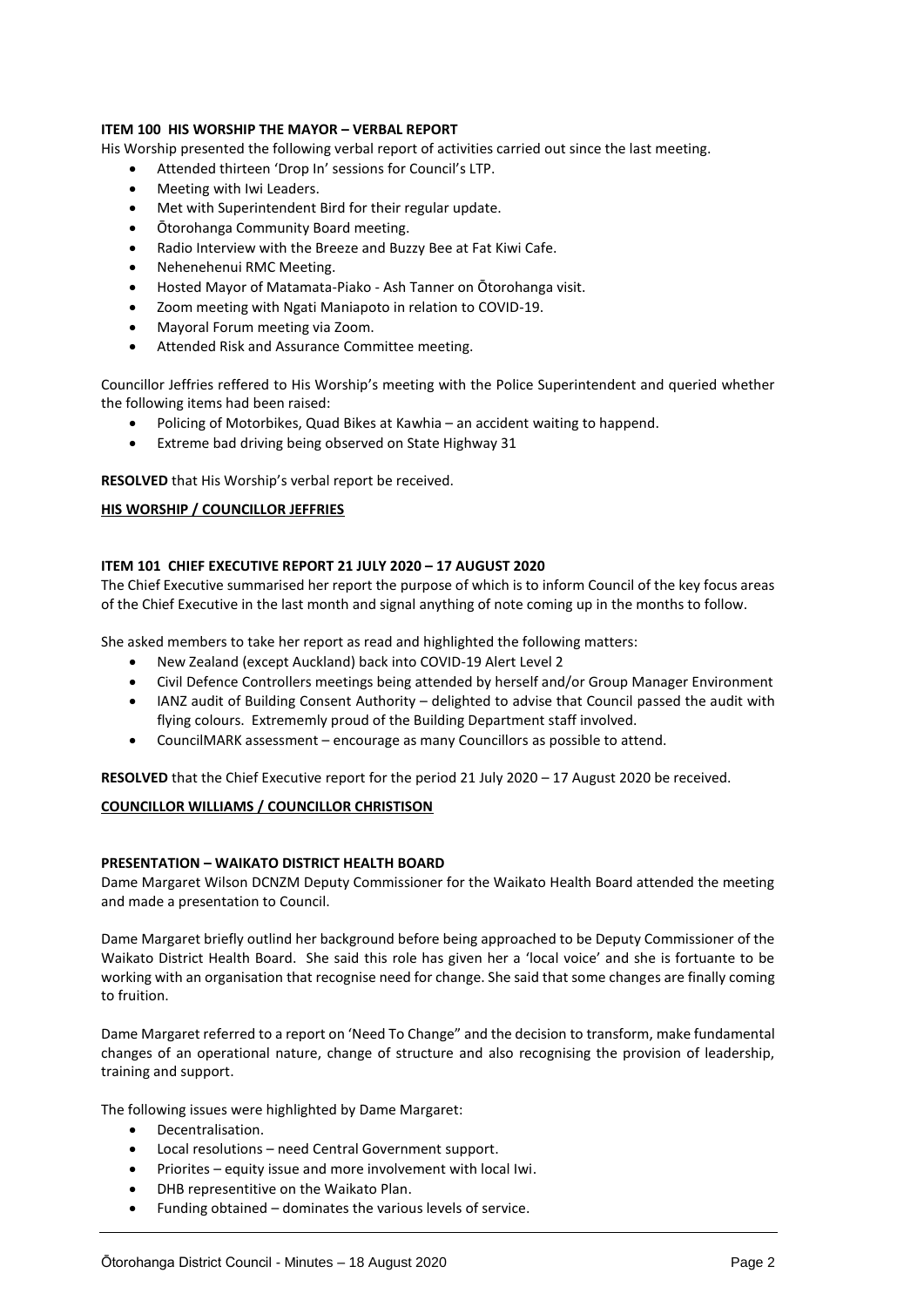- Funding to enable people to move out of the Henry Rongomau Bennett Centre safely back into the Community.
- Staffing a problem.
- Lack of rural Doctors recognised by the WDHB .
- Asked for revision of their transport policy.
- Programme for nursery via the university.

His Worship thanked Dame Margaret for her presenation and requested that consideration continue to be given to the Ōtorohanga District and it's people.

#### **ITEM 103 APPLICATION FOR TEMPORARY ROAD CLOSURE – TARGA NZ – SILVER FERN NEW ZEALAND SUNDAY 22 NOVEMBER 2020**

The Group Manager Engineering summarised the Senior Engineering Assistant's report on an application received from Targa New Zealand for various road closures within the Ōtorohanga District, to enable Targa New Zealand to hold the Silver Fern New Zealand 2020 Rally on Sunday 22 Novmeber 2020.

**Resolved** that the application for Temporary Road Closure on sections of Aotearoa, Kahorekau, Wairehi, Waipari, Ranginui, Waipapa, Scott, McLean, Tahae, Ngapeke, Rangitoto, Bush, Tahaia Bush, Barber, Tauraroa Valley, Hoddle and Maihiihi Roads on Sunday 22 November 2020; be granted with the following conditions imposed;

- 1. In the event of a COVID:19 resurgence and a revert to a lockdown greater than Level 2 status, any granted road closures will be rendered null and void.
- 2. Emergency services always have complete rite of passage at all times.
- 3. Targa New Zealand is to pay an application fee of \$400.00 towards the administration of the road closure to Ōtorohanga District Council.
- 4. Targa New Zealand is to pay for all advertising costs to the appropriate newspapers. Public notice advertisements are to be published in the Waitomo News.
- 5. Targa New Zealand is responsible for obtaining public liability insurance (and paying the cost thereof) to a minimum value of \$10,000,000. This is required to indemnify Council against any damage to the property or persons as a result of rally activities during the road closure period.
- 6. Targa New Zealand is to comply with the objection provisions contained in the Transport (Vehicular Traffic Road Closure) Regulations 1965.
- 7. Targa New Zealand is to liaise and provide evidence of liaison with all operators and businesses that may be affected by the road closures.
- 8. Targa New Zealand is to consult with all residents of all properties on the roads intending to be closed and also the residents on roads connecting with roads intending to be closed, including any no exit roads. Two mail drops to residents are to be carried out. All initial mail drops to residents are to be approved by Council staff before distribution commences. The subsequent mail drop is to be completed no later than ten full days before the proposed closures.
- 9. Targa New Zealand is solely responsible for signposting and policing of the roads to be closed, to ensure that only vehicles connected with the event have access to the road closure areas. This includes arranging the delivery, erection and staffing of all road closure barriers and the removal thereof after closures. All gates and entranceways are to be taped and to ensure its removal thereafter.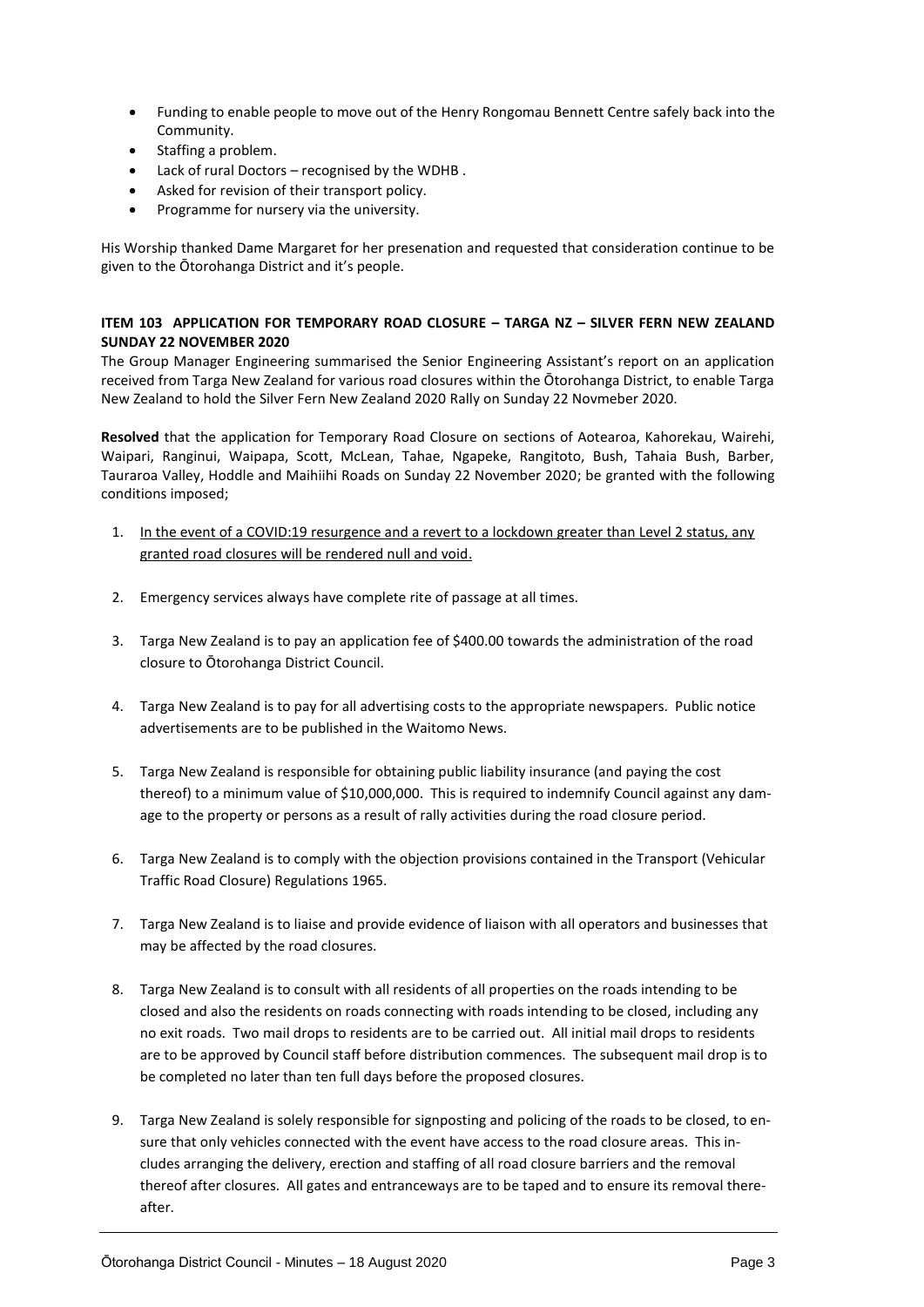10. Signs advising of the road closures are to be erected at the start and end of the closed portions of the roads and on each intersecting road two weeks prior to the road closure. All signs are to be removed immediately after the closure. A Targa New Zealand representative is to meet with Council Engineering staff regarding the required signs format, size, location and quantity of signs for approval before they are manufactured and erected.

#### **COUNCILLOR KLOS / COUNCILLOR JOHNSON**

#### **PRESENTATION – COMMSAFE**

Trustee / representatives of Commsafe attended the meeting and made a presentation to Council. The representitives being Chairperson Athol Murray, Trusteee Chris Smith and Community Safety Officer Mandy Merson.

Mr. Murray thanked Council for the opportunity to present to Council and for Council's contribution to their organisation. He said it is their endeavour to make the Community safer to reside in.

Mr. Smith then made the presentation to Council, this covered the following points –

- Neighbourhood support.
- Incident recording / monitoring.
- Community patrols.
- CCTV.
- Commsafe in the Ōtorohanga District neighbourhood support and Community patrol.

Mr. Smith extended particular thanks and appreciation to the Ōtorohanga District Council for their ongoing interest, support and committment provided to Commsafe over the past two years.

The Group Manager Corporate advised that further funding to Commsafe is to be considered in future budgets.

His Worship extended thanks to the presenters for attending todays meeting.

#### **LUNCH ADJOURNMENT**

Council adjourned for lunch at 12.37pm and resumed at 1pm.

#### **PRESENTATION – ARTS NAVIGATOR – CREATIVE WAIKATO**

Representitives of Creative Waikato Dr. Jeremy Mayall and Ms. Des Ratima attended the meeting.

In summary Dr. Mayall's presentation covered the following points –

- Waikato Art's Navigator, it's goal is to build a collective vision for arts and creative outcomes for all it's Communities.
- Objectives being arts development with the following outcomes:
	- o Creative prosperity.
	- o Creative experiences.
	- o Creative wellbeing.
	- o Creative excellence.
- Foundation principles being:
	- o Strength base.
	- o Borderless.
	- o Inclusive.
	- o Tangata whenua.
	- o Regionally alligned.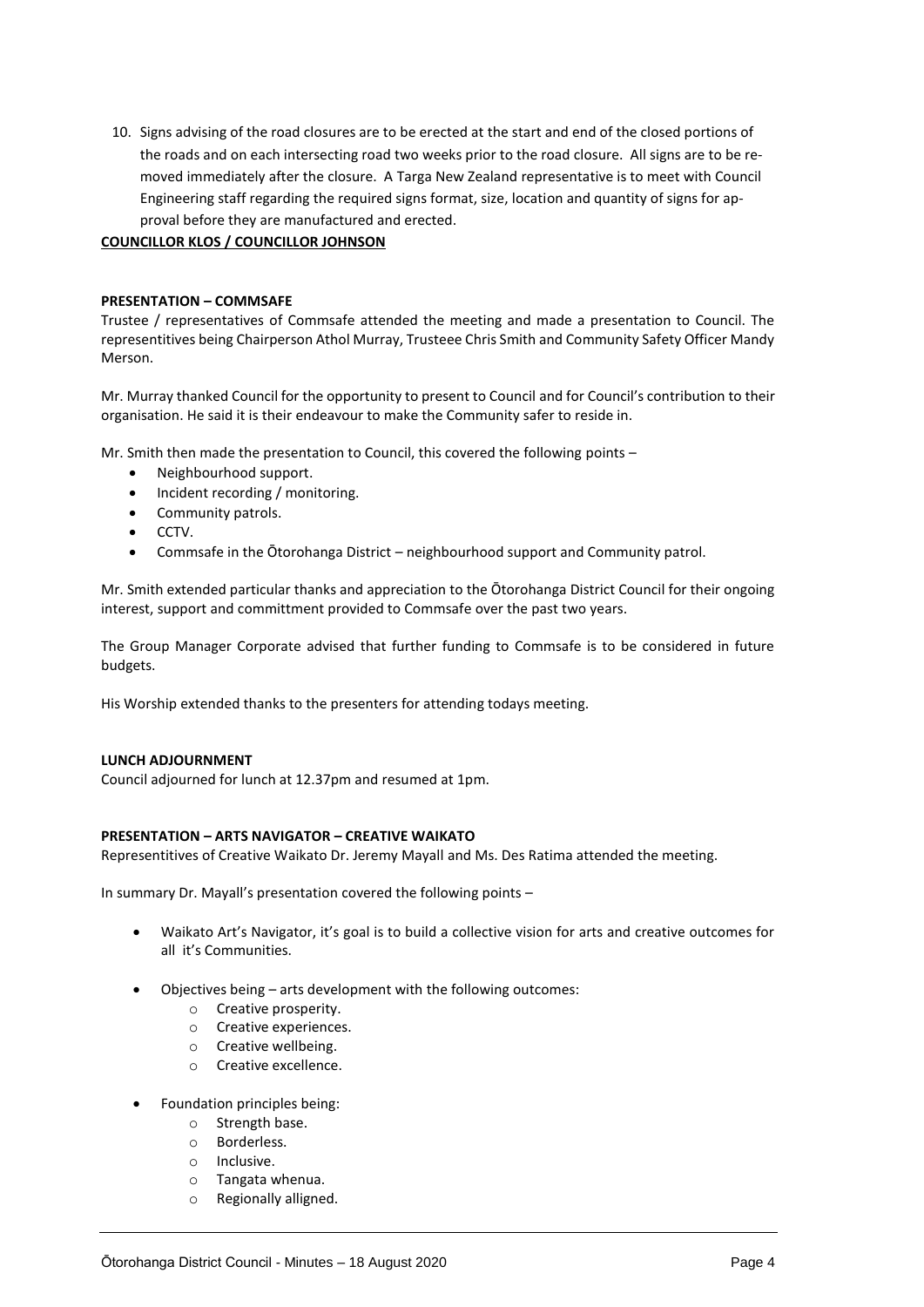The purpose of Dr. Mayall's report is to:

- Outline the predicted challenges facing Council post COVID19 lockdown.
- Provide examples of how the Arts can assist with post recovery.
- Seek Council agreement and commitment toward Stage 2 approach.

In answer to His Worship's query as to what Creative Waikato is currently doing within the Ōtorohanga District he was advised of the following-

- Developing a Youth programme.
- Best Fest Held on a previous weekend.
- Working with individual groups providing upskilling and guidance.

Dr. Myall said he was pleased to see that the Ōtorohanga District Council has integrated Arts into it's Long Term Plan.

His Worship thanked the representatives for their presentation.

#### **ITEM 102 THREE WATERS SERVICES DELIVERY REFORM – SIGNING OF MEMORANDUM OF UNDERSTANDING WITH THE CROWN**

The Services Manager referred to his report the purpose of which is to seek approval from Council to

- Sign a Memorandum of Understanding (MoU) with the Crown, agreeing to participate in the initial stage of a Central/Local Government three waters service delivery reform programme; and
- 2. To authorise the Chief Executive to enter into the Funding Agreement, to accept a grant from the Crown to spend on operating and/or capital expenditure relating to three waters infrastructure and service delivery

He asked members to take the report as read and whether they had any questions on it's content.

The Services Manager reported that the two main issues facing the three waters system and rational for the reform are regulatory failures and service delivery.

The Chief Executive reported that following the agreement to divy up a regional allocation, this Council's allocation towards the programme has increased to 2.5 million dollars.

#### **Resolved** that

1.

- a) In July 2020, the Government announced an initial funding package of \$761 million to provide a post COVID-19 stimulus to maintain and improve water networks infrastructure, and to support a three-year programme of reform of local government water services delivery arrangements; and
- b) Initial funding will be made available to those councils that agree to participate in the initial stage of the reform programme, through a Memorandum of Understanding (MoU), Funding Agreement, and approved Delivery Plan.
- c) This initial funding will be provided in two parts: a direct allocation to individual territorial authorities, and a regional allocation. The participating individual authorities in each region will need to agree an approach to distributing the regional allocation. This will be decided by the Waikato Mayoral Forum on 17 August 2020.
- d) The Steering Committee has recommended a preferred approach to the allocation of regional funding, being the same formula as was used to determine the direct allocations to territorial authorities. This approach is supported by the Waikato Chief Executive Forum who will be making a recommendation to the Waikato Mayoral Forum.
- e) That the MoU and Funding Agreement cannot be amended or modified by either party, and doing so would void these documents.
- f) That participation in this initial stage is to be undertaken in good faith, but this is a non-binding approach, and the Council can opt out of the reform process at the end of the term of the agreement (as provided for on page 5 of the MoU).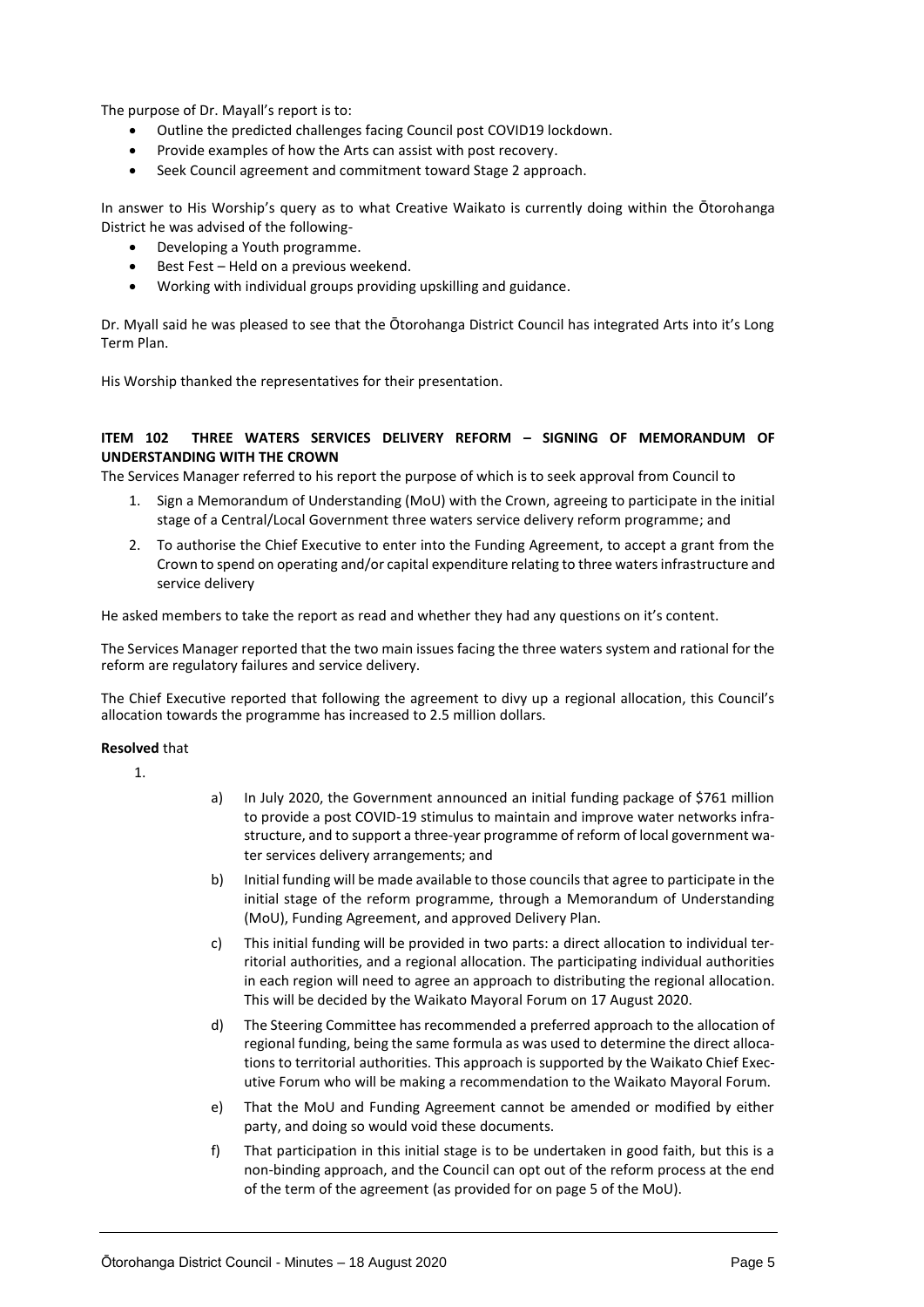- g) That the Council has been allocated \$1.25 million of funding, with the likely addition of another \$1.25 million from the regional funding, which will be received as a grant as soon as practicable once the signed MoU and Funding Agreement are returned to the Department of Internal Affairs, and a Delivery Plan has been supplied and approved (as described on page 5 of the MoU).
- h) That the Delivery Plan must show that the funding is to be applied to operating and/or capital expenditure relating to three waters infrastructure and service delivery, and which:
	- supports economic recovery through job creation; and
	- maintains, increases, and/or accelerates investment in core water infrastructure renewal and maintenance.
- 2. Council **agrees** and resolves to;
	- a) Sign the MoU at **Appendix A** and Funding Agreement at **Appendix B**.
	- b) Nominate Tanya Winter, the Chief Executive of the Council as the primary point of communication for the purposes of the MoU and reform programme – as referred to on page 6 of the MoU.

#### **COUNCILLOR JEFFRIES / COUNCILLOR DOW**

#### **ITEM 104 APPLICATION FOR TEMPORARY ROAD CLOSURE – HAMILTON CAR CLUB – 2020 GRAVEL RALLY EVENT**

The Group Manager Engineering referred members to the Senior Engineering Assistants report on an application received from the Hamilton Car Club for various road closures within the Ōtorohanga District to enable the Club to hold the Hamilton Car Club 2020 Gravel Rally Event.

He reported that this application is different from the previous one in that it is on sections of gravel road and the conditions provide for the payment of a Bond.

**Resolved** that the application for Temporary Road Closure of sections on Te Rauamoa, Pirongia West and Kaimango Roads on Sunday 6 December 2020; be granted with the following conditions imposed;

- 1. In the event of a COVID:19 resurgence and a revert to a lockdown greater than Level 2 status, any granted road closures will be rendered null and void.
- 2. Emergency services always have complete rite of passage at all times.
- 3. Hamilton Car Club is to pay a bond of \$4000.00 per unsealed road to be used, \$12 000 in total. Bond returnable after post event drive over, undertaken by Ōtorohanga District Council Roading Team.
- 4. Hamilton Car Club is to pay an application fee of \$400.00 towards the administration of the road closure to Ōtorohanga District Council.
- 5. Hamilton Car Club is to pay for all advertising costs to the appropriate newspapers. Public notice advertisements are to be published in the Waitomo News.
- 6. Hamilton Car Club is responsible for obtaining public liability insurance (and paying the cost thereof) to a minimum value of \$10,000,000. This is required to indemnify Council against any damage to the property or persons as a result of rally activities during the road closure period.
- 7. Hamilton Car Club is to comply with the objection provisions contained in the Transport (Vehicular Traffic Road Closure) Regulations 1965.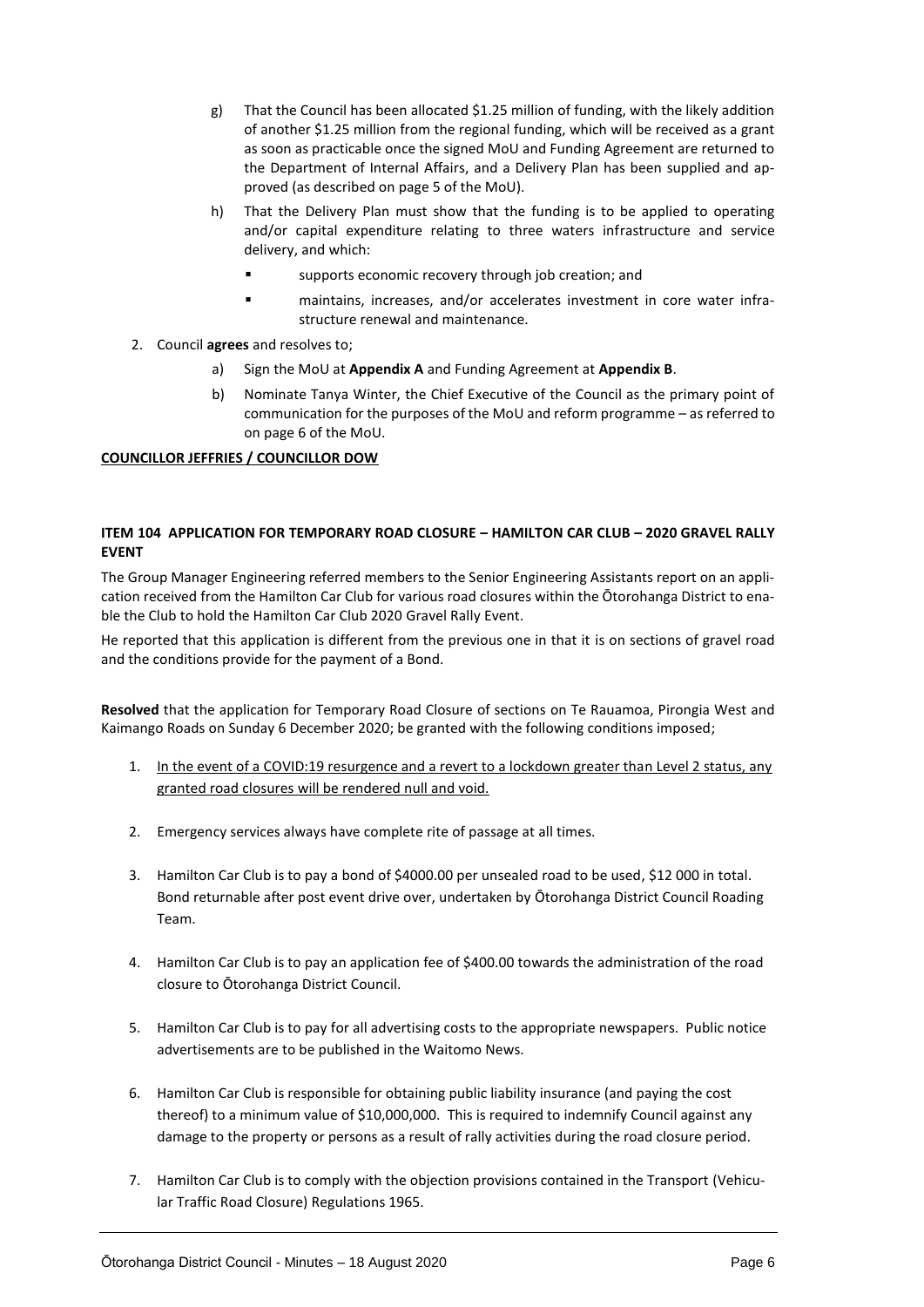- 8. Hamilton Car Club is to liaise and provide evidence of liaison with all operators and businesses that may be affected by the road closures.
- 9. Hamilton Car Club is to consult with all residents of all properties on the roads intending to be closed and also the residents on roads connecting with roads intending to be closed, including any no exit roads. Two mail drops to residents are to be carried out. All initial mail drops to residents are to be approved by Council staff before distribution commences. The subsequent mail drop is to be completed no later than ten full days before the proposed closures.
- 10. Hamilton Car Club is solely responsible for signposting and policing of the roads to be closed, to ensure that only vehicles connected with the event have access to the road closure areas. This includes arranging the delivery, erection and staffing of all road closure barriers and the removal thereof after closures. All gates and entranceways are to be taped and to ensure its removal thereafter.
- 11. Signs advising of the road closures are to be erected at the start and end of the closed portions of the roads and on each intersecting road two weeks prior to the road closure. All signs are to be removed immediately after the closure. A Hamilton Car Club representative is to meet with Council Engineering staff regarding the required signs format, size, location and quantity of signs for approval before they are manufactured and erected.

#### **HIS WORSHIP / COUNCILLOR FERGUSON**

#### **ITEM 105 CIVIL DEFENCE EMERGENCY MANAGEMENT REPORT FOR APRIL TO JUNE 2020**

The Group Manager Environmental referred members to the Emergency Management Operations Manager's report for the period April to June 2020.

He submitted an apology from the EM Operations Manager who was unable to attend this meeting.

The Group Manager asked members whether they had any questions on the content of this report.

**Resolved** that the report 'Civil Defence Emergency Management for April to June 2020' from Emergency Management Operations Manager be received.

#### **COUNCILLOR JOHNSON / COUNCILLOR FERGUSON**

#### **ITEM 106 PLANNING REPORT FOR APRIL TO JUNE 2020**

The Group Manager Environment referred members to his report on Resource Consents and planning approvals granted during the period 1 April to 30 June 2020.

He asked members whether they had any questions on its content.

**Resolved** that the Planning Report for April to June 2020 be received.

#### **COUNCILLOR CHRISTISON / COUNCILLOR JEFFRIES**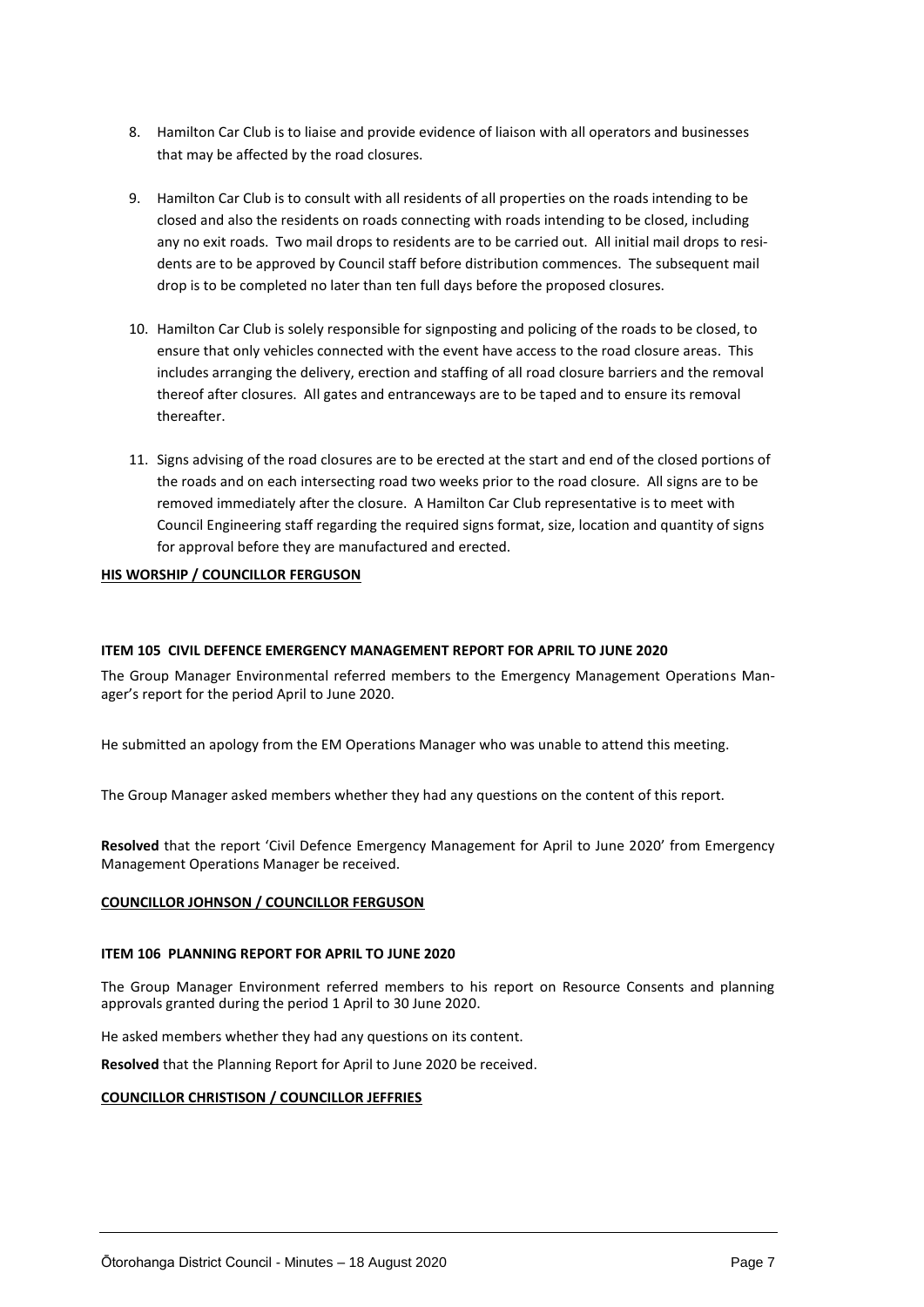#### **COUNCILLOR UPDATES**

#### **Councillor Dow**

- Attended Transport Planning at Waikato Regional Council requested that the reinstatement of the safety rail on State Highway 3 over bridge be included on their next agenda.
- Attended a couple of LTP Roadshows.

#### **Councillor Jeffries**

- Attended Long Term Plan Roadshows in his Ward.
- Attended the Three Waters workshop in Tauranga.
- Attended a meeting of the Onepu Charitable Trust.
- Reported that the Kawhia Kai Festival will be proceeding on 6 February 2021.
- Attended a meeting at the Kawhia Sports Club run by TKI.
- Attended the North King Country JP AGM and dinner.
- Attended the Risk and Assurance Committee meeting.
- Attending a meeting of the Maniapoto Maori Trust Board.
- Complimented staff involved on the work undertaken on the Kawhia Museum Building.
- Extended appreciation to NZTA for the work carried out at Puti Bluff.

#### **Councillor Klos**

Attended three LTP Roadshows and said she was pleased Council went through this process.

#### **Councillor Williams**

- Attended most of the LTP Roadshows and enjoyed the opportunity to have one on one discussions with staff.
- Attended the Risk and Assurance Committee meeting.
- Attended the Kawhia Community Board Meeting.
- Attended the Kawhia Quiz Night.

#### **Councillor Christison**

- Attended some of the LTP Roadshows and said it was great to have one on one discussions with staff.
- Attended the Three Waters workshop.
- Attended the Ōtorohanga Community Board meeting.

#### **Councillor Ferguson**

- Attended a Grants and Awards Committee meeting. He referred In particular to the Rural Travel Fund. He advised that a survey undertaken by Sport New Zealand will be forwarded to members in order to obtain feedback from various organisations throughout the District.
- Attended a number of LTP Roadshows throughout the District.
- Attended the Three Waters workshop.
- $\bullet$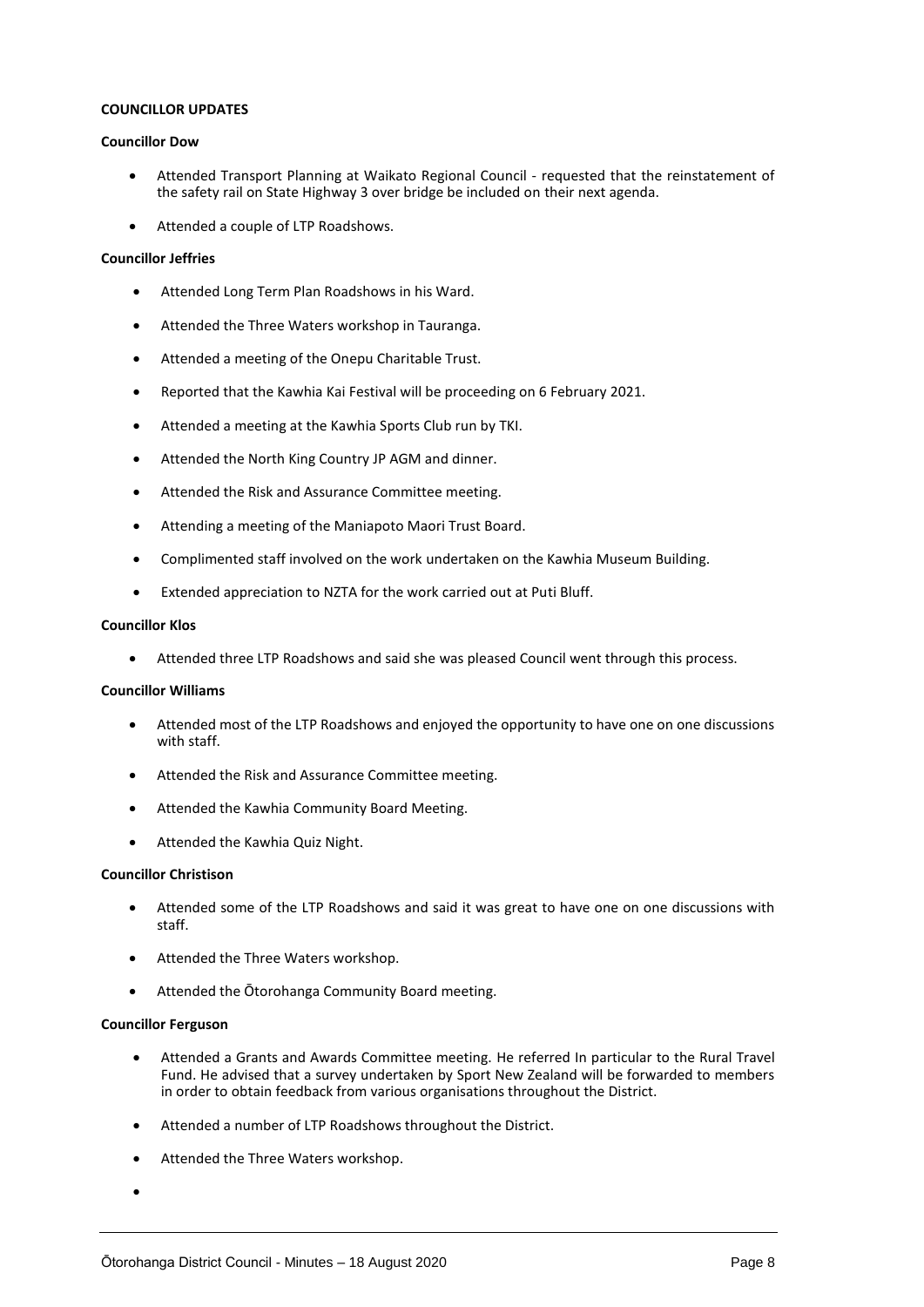#### **Councillor Johnson**

- Attended the Three Waters workshop.
- Attended the Grants and Awards Committee meeting.
- Attended a multi Council Northern Explorer meeting via Zoom. He said in order to get the Northern Explorer up and running a delegation will be presenting to the Chief Executive of KiwiRail.
- Attended a number of LTP Roadshows throughout the District.

#### **His Worship**

His Worship extended thanks to members who attended any of the LTP Roadshows held around the District.